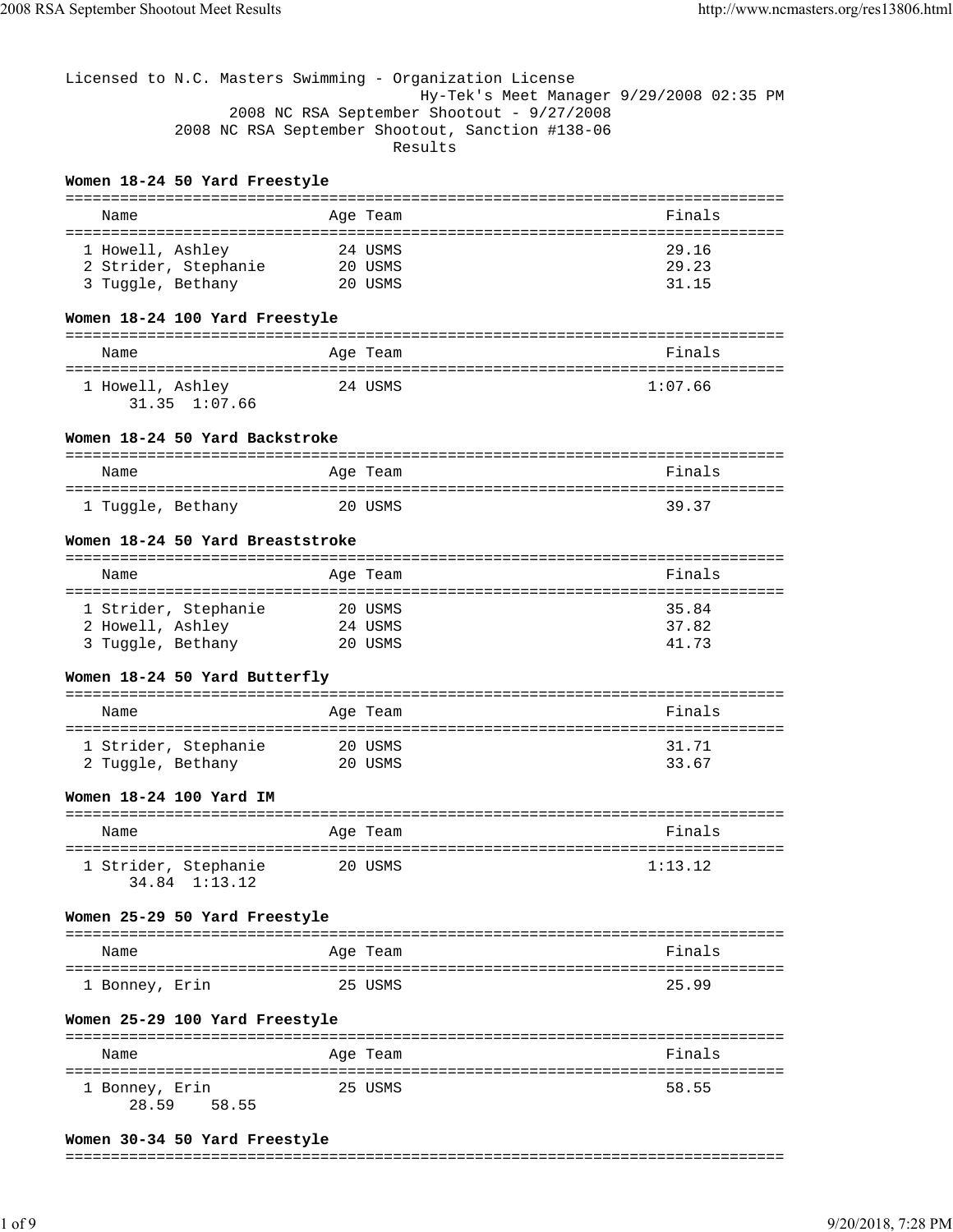| Name                                   | Age Team | Finals  |
|----------------------------------------|----------|---------|
| 1 Yasukochi, Emily                     | 31 USMS  | 27.91   |
| Women 30-34 100 Yard Freestyle         |          |         |
| Name                                   | Age Team | Finals  |
| 1 Yasukochi, Emily<br>29.06 1:01.01    | 31 USMS  | 1:01.01 |
| 2 Wilhelm, Sarah                       | 30 USMS  | 1:07.39 |
| Women 30-34 100 Yard Breaststroke      |          |         |
| Name                                   | Age Team | Finals  |
| 1 Wilhelm, Sarah<br>38.90 1:23.09      | 30 USMS  | 1:23.09 |
| Women 30-34 100 Yard IM                |          |         |
| Name                                   | Age Team | Finals  |
| 1 Yasukochi, Emily<br>32.77 1:11.66    | 31 USMS  | 1:11.66 |
| 2 Wilhelm, Sarah<br>34.71 1:14.97      | 30 USMS  | 1:14.97 |
| Women 35-39 50 Yard Freestyle          |          |         |
| Name                                   | Age Team | Finals  |
| 1 Braun, Erika                         | 36 USMS  | 25.04   |
| Women 35-39 100 Yard Freestyle         |          |         |
| Name                                   | Age Team | Finals  |
| 1 Braun, Erika<br>53.71<br>26.06       | 36 USMS  | 53.71   |
| 2 Hogan, Patricia<br>$32.29$ $1:06.22$ | 39 USMS  | 1:06.22 |
| Women 35-39 50 Yard Backstroke         |          |         |
| Name                                   | Age Team | Finals  |
| 1 Hogan, Patricia                      | 39 USMS  | 35.05   |
| Women 35-39 100 Yard Backstroke        |          |         |
| Name                                   | Age Team | Finals  |
|                                        |          |         |
| 1 Hogan, Patricia<br>$35.65$ $1:13.02$ | 39 USMS  | 1:13.02 |
| 2 DeMalia, Mary<br>36.38 1:14.66       | 37 USMS  | 1:14.66 |
| Women 35-39 100 Yard Breaststroke      |          |         |
| Name                                   | Age Team | Finals  |
| 1 DeMalia, Mary                        | 37 USMS  | 1:20.67 |

38.41 1:20.67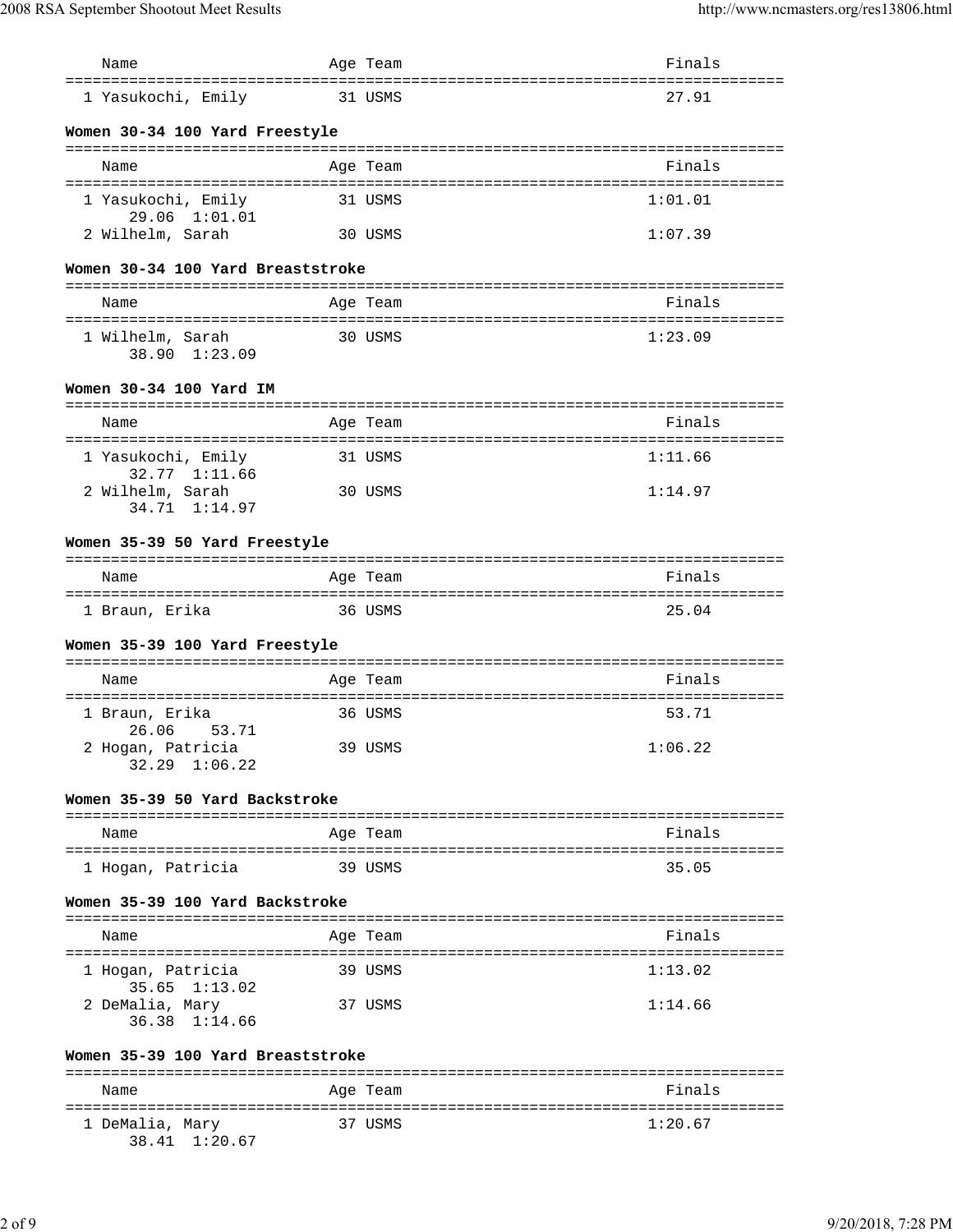| Women 35-39 100 Yard Butterfly                 |          |         |
|------------------------------------------------|----------|---------|
| Name                                           | Age Team | Finals  |
| 1 Braun, Erika<br>28.74 1:02.35                | 36 USMS  | 1:02.35 |
| 2 DeMalia, Mary<br>32.64 1:11.57               | 37 USMS  | 1:11.57 |
| Women 35-39 100 Yard IM                        |          |         |
| Name                                           | Age Team | Finals  |
| 1 Braun, Erika<br>28.71 1:03.74                | 36 USMS  | 1:03.74 |
| 2 Hogan, Patricia<br>36.24 1:18.05             | 39 USMS  | 1:18.05 |
| Women 40-44 50 Yard Freestyle                  |          |         |
| Name                                           | Age Team | Finals  |
| 1 Greenfield, Jessica                          | 40 USMS  | 28.36   |
| Women 40-44 100 Yard Freestyle                 |          |         |
| Name                                           | Age Team | Finals  |
| 1 Greenfield, Jessica<br>$29.42 \quad 1:00.75$ | 40 USMS  | 1:00.75 |
| Women 40-44 100 Yard Backstroke                |          |         |
| Name                                           | Age Team | Finals  |
| 1 Greenfield, Jessica<br>33.78 1:09.34         | 40 USMS  | 1:09.34 |
| Women 40-44 100 Yard IM                        |          |         |
| Name                                           | Age Team | Finals  |
| 1 Greenfield, Jessica<br>33.87 1:12.51         | 40 USMS  | 1:12.51 |
| Women 45-49 50 Yard Backstroke                 |          |         |
| Name                                           | Age Team | Finals  |
| 1 Livingston, Leslie 47 USMS                   |          | 29.16   |
| Women 45-49 100 Yard Backstroke                |          |         |
| Name                                           | Age Team | Finals  |
| 1 Livingston, Leslie<br>31.40 1:04.74          | 47 USMS  | 1:04.74 |
| Women 45-49 50 Yard Butterfly                  |          |         |
| Name                                           | Age Team | Finals  |
| 1 Livingston, Leslie                           | 47 USMS  | 27.53   |

**Women 65-69 100 Yard Freestyle**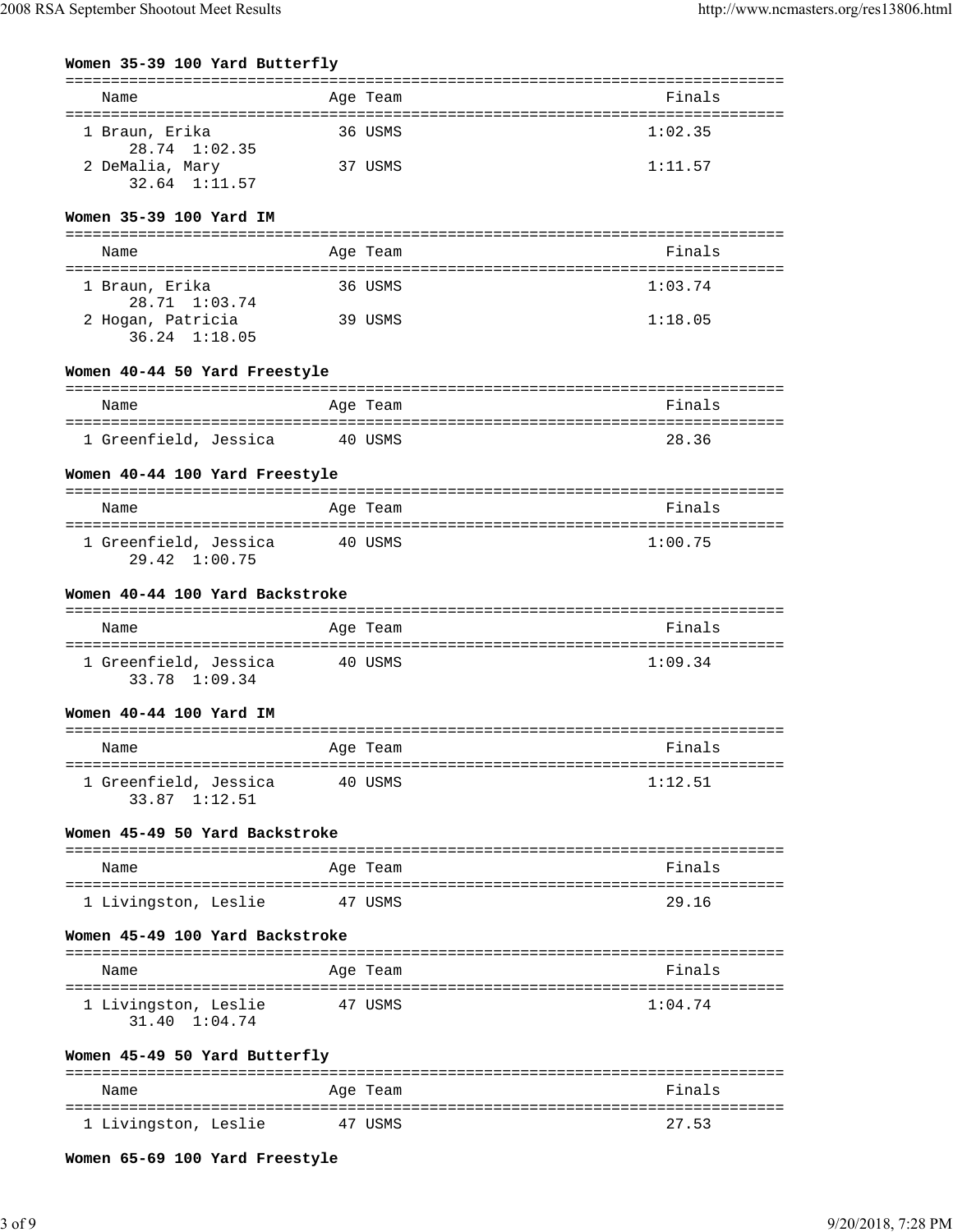| Name<br>======================================             | Age Team<br>===================================   | Finals  |
|------------------------------------------------------------|---------------------------------------------------|---------|
| 1 Hovey, Mary Anna<br>54.62 2:01.43                        | 65 USMS                                           | 2:01.43 |
| Men 18-24 50 Yard Freestyle                                |                                                   |         |
|                                                            |                                                   |         |
| Name                                                       | Age Team                                          | Finals  |
| 1 Bain, Bradley                                            | 24 USMS                                           | 22.64   |
| 3 King, Patrick                                            | 24 USMS                                           | 28.16   |
| Men 18-24 100 Yard Freestyle                               |                                                   |         |
| Name                                                       | =========<br>Age Team                             | Finals  |
| 2 King, Patrick<br>$29.96$ $1:03.37$                       | ======================================<br>24 USMS | 1:03.37 |
| Men 18-24 50 Yard Backstroke                               |                                                   |         |
| Name                                                       | Age Team                                          | Finals  |
| 2 King, Patrick                                            | 24 USMS                                           | 34.53   |
| Men 18-24 50 Yard Breaststroke                             |                                                   |         |
| Name                                                       | Age Team                                          | Finals  |
| 2 Bain, Bradley<br>24 USMS                                 |                                                   | 31.29   |
| Men 18-24 50 Yard Butterfly                                |                                                   |         |
| Name                                                       | Age Team                                          | Finals  |
| 1 Bain, Bradley                                            | 24 USMS                                           | 24.98   |
| Men 18-24 100 Yard IM                                      |                                                   |         |
| Name                                                       | =====================================<br>Age Team | Finals  |
| 1 King, Patrick<br>36.51 1:17.11                           | 24 USMS                                           | 1:17.11 |
| Men 25-29 50 Yard Freestyle<br>=========================== |                                                   |         |
| Name                                                       | Age Team                                          | Finals  |
| 1 Krayer, Michael                                          | 26 USMS                                           | 21.46   |
| 2 Guilherme, Mackey<br>25 USMS                             |                                                   | 24.55   |
|                                                            |                                                   |         |
| Men 25-29 100 Yard Freestyle                               |                                                   |         |
| Name                                                       | Age Team                                          | Finals  |
|                                                            |                                                   |         |
| 1 Krayer, Michael<br>23.24<br>47.82                        | 26 USMS                                           | 47.82   |
| 2 Guilherme, Mackey<br>25.85<br>55.34                      | 25 USMS                                           | 55.34   |
| Men 25-29 100 Yard Breaststroke                            |                                                   |         |

| Name | $\sim$ $\sim$<br>eam<br>Aqe | ---<br>.           |
|------|-----------------------------|--------------------|
|      |                             | ___<br>_ _ _ _ _ _ |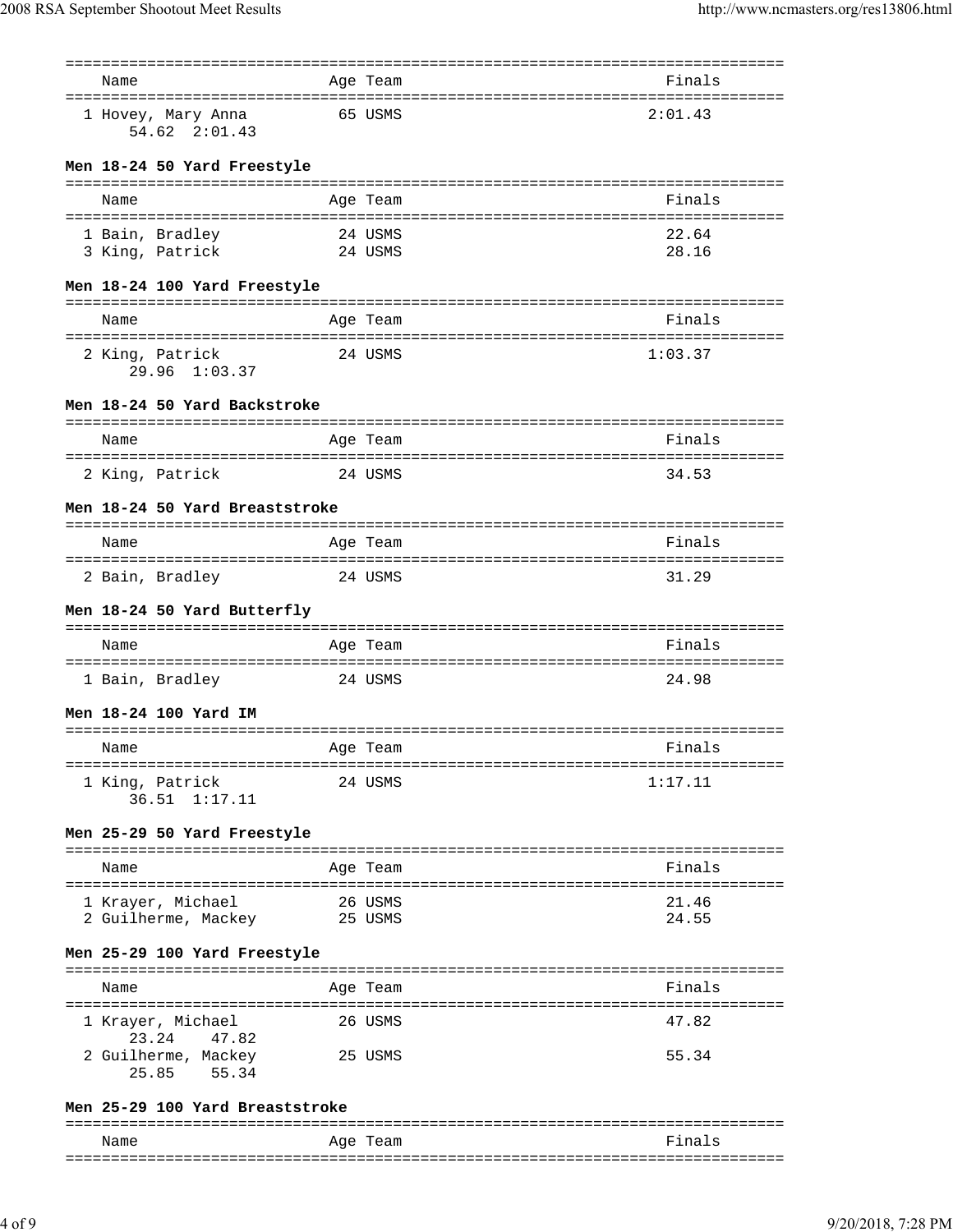| 1 Guilherme, Mackey<br>34.58 1:13.77                         | 25 USMS |                    | 1:13.77        |
|--------------------------------------------------------------|---------|--------------------|----------------|
| Men 25-29 100 Yard IM                                        |         |                    |                |
| Name                                                         |         | Age Team           | Finals         |
| 1 Guilherme, Mackey<br>$30.64$ 1:06.25                       |         | 25 USMS            | 1:06.25        |
| Men 30-34 50 Yard Freestyle                                  |         |                    |                |
| Name                                                         |         | Age Team           | Finals         |
|                                                              |         |                    |                |
| 1 Hardin, Scott                                              |         | 30 USMS<br>32 USMS | 22.83<br>24.28 |
| 2 Terndrup, Seth<br>3 Parr, Derek                            |         | 34 USMS            | 25.37          |
| 4 Large, Edward                                              | 32 USMS |                    | 25.66          |
| 5 Eward, William C                                           | 34 USMS |                    | 25.89          |
| 6 Davis, William                                             | 30 USMS |                    | 26.10          |
| Men 30-34 100 Yard Freestyle                                 |         |                    |                |
|                                                              |         |                    |                |
| Name                                                         |         | Age Team           | Finals         |
| 1 Eward, William C<br>27.26<br>55.84                         |         | 34 USMS            | 55.84          |
| 2 Davis, William<br>27.82<br>56.49                           |         | 30 USMS            | 56.49          |
| 3 Parr, Derek<br>26.67<br>56.65                              |         | 34 USMS            | 56.65          |
| 4 Large, Edward<br>28.15<br>57.08                            |         | 32 USMS            | 57.08          |
| Men 30-34 100 Yard Backstroke                                |         |                    |                |
|                                                              |         |                    |                |
| Name                                                         |         | Age Team           | Finals         |
|                                                              |         |                    |                |
| 1 Terndrup, Seth<br>31.94 1:03.89                            |         | 32 USMS            | 1:03.89        |
| 2 Davis, William<br>$32.03$ $1:05.65$                        |         | 30 USMS            | 1:05.65        |
| Men 30-34 50 Yard Breaststroke                               |         |                    |                |
| Name                                                         |         | Age Team           | Finals         |
| 1 Parr, Derek                                                |         | 34 USMS            | 32.20          |
| Men 30-34 50 Yard Butterfly                                  |         |                    |                |
|                                                              |         |                    |                |
| Name                                                         |         | Age Team           | Finals         |
| 1 Eward, William C                                           |         | 34 USMS            | 27.99          |
| 2 Terndrup, Seth                                             | 32 USMS |                    | 28.35          |
| Men 30-34 100 Yard IM                                        |         |                    |                |
|                                                              |         |                    |                |
| Name                                                         |         | Age Team           | Finals         |
| 1 Terndrup, Seth                                             |         | 32 USMS            | 1:03.45        |
| $30.60 \quad 1:03.45$<br>2 Eward, William C<br>30.26 1:05.77 |         | 34 USMS            | 1:05.77        |

3 Davis, William 30 USMS 1:07.12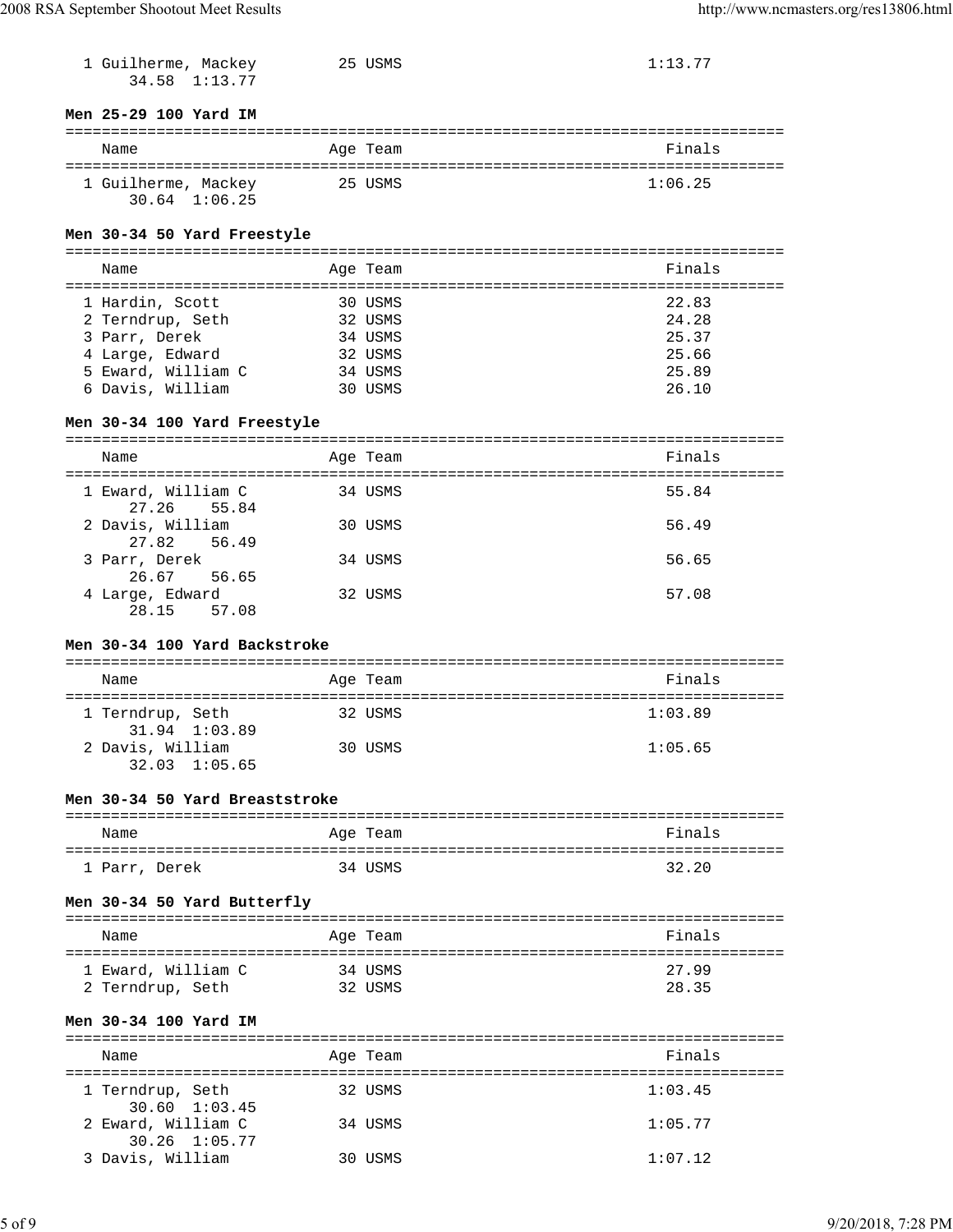| $30.63 \quad 1:07.12$<br>4 Large, Edward<br>32.28<br>1:08.07 | 32 USMS            | 1:08.07                                     |  |  |  |  |
|--------------------------------------------------------------|--------------------|---------------------------------------------|--|--|--|--|
| Men 35-39 50 Yard Freestyle                                  |                    |                                             |  |  |  |  |
| Name                                                         | Age Team           | Finals                                      |  |  |  |  |
|                                                              |                    | 24.25                                       |  |  |  |  |
| 1 Robling, Steve<br>2 Morton, Terry J                        | 38 USMS<br>38 USMS | 30.70                                       |  |  |  |  |
| Men 35-39 100 Yard Freestyle                                 |                    |                                             |  |  |  |  |
| Name                                                         | Age Team           | Finals                                      |  |  |  |  |
|                                                              |                    |                                             |  |  |  |  |
| 1 Robling, Steve<br>26.68<br>55.28                           | 38 USMS            | 55.28                                       |  |  |  |  |
| 2 Morton, Terry J<br>$33.16$ $1:09.10$                       | 38 USMS            | 1:09.10                                     |  |  |  |  |
| Men 35-39 50 Yard Breaststroke                               |                    |                                             |  |  |  |  |
| Name                                                         | Age Team           | Finals                                      |  |  |  |  |
|                                                              |                    |                                             |  |  |  |  |
| 1 Morton, Terry J                                            | 38 USMS            | 39.04                                       |  |  |  |  |
| Men 35-39 100 Yard Breaststroke                              |                    |                                             |  |  |  |  |
| Name                                                         | Age Team           | Finals                                      |  |  |  |  |
| 1 Anderson, Morten<br>30.52 1:04.71                          | 38 USMS            | 1:04.71                                     |  |  |  |  |
| Men 35-39 50 Yard Butterfly                                  |                    |                                             |  |  |  |  |
| Name                                                         | Age Team           | =================================<br>Finals |  |  |  |  |
| 1 Robling, Steve                                             | 38 USMS            | 27.25                                       |  |  |  |  |
| Men 35-39 100 Yard Butterfly                                 |                    |                                             |  |  |  |  |
| Name                                                         | Age Team           | Finals                                      |  |  |  |  |
|                                                              |                    |                                             |  |  |  |  |
| 1 Anderson, Morten<br>25.52 54.67                            | 38 USMS            | 54.67                                       |  |  |  |  |
| 2 Robling, Steve<br>28.95 1:01.66                            | 38 USMS            | 1:01.66                                     |  |  |  |  |
| Men 35-39 100 Yard IM                                        |                    |                                             |  |  |  |  |
| Name                                                         | Age Team           | Finals                                      |  |  |  |  |
|                                                              |                    |                                             |  |  |  |  |
| 1 Anderson, Morten<br>26.46 58.16                            | 38 USMS            | 58.16                                       |  |  |  |  |
| 2 Morton, Terry J                                            | 38 USMS            | 1:26.44                                     |  |  |  |  |
| Men 40-44 50 Yard Freestyle                                  |                    |                                             |  |  |  |  |
| Name                                                         | Age Team           | Finals                                      |  |  |  |  |
|                                                              |                    |                                             |  |  |  |  |
| 1 Wolf, Paul<br>2 Beck, Thomas                               | 41 USMS<br>44 USMS | 23.18<br>25.70                              |  |  |  |  |
|                                                              |                    |                                             |  |  |  |  |

# **Men 40-44 100 Yard Freestyle**

===============================================================================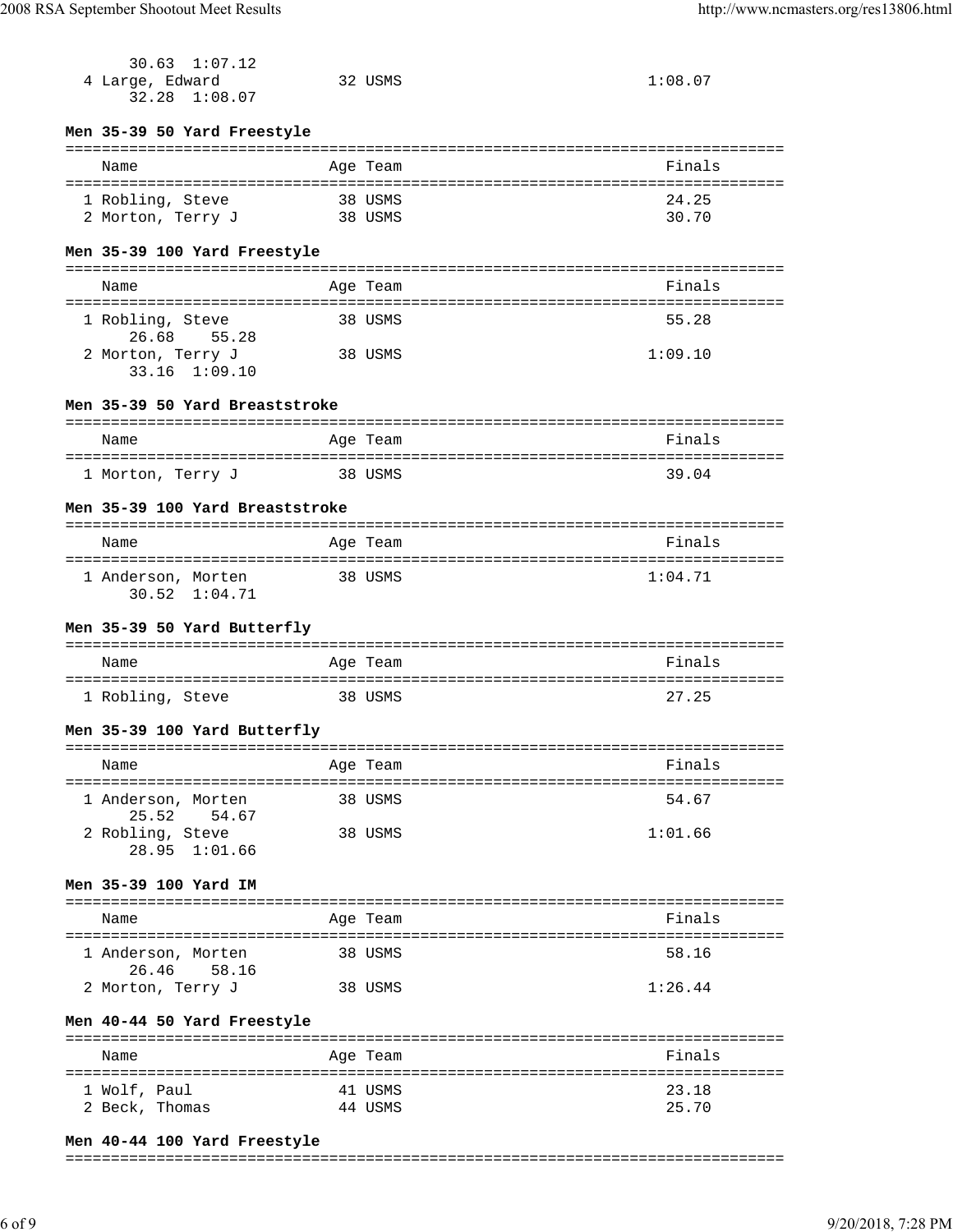| Name                                                                   | Age Team                              | Finals  |
|------------------------------------------------------------------------|---------------------------------------|---------|
| ====================================<br>1 Wolf, Paul<br>24.53<br>52.15 | ==========================<br>41 USMS | 52.15   |
| 2 Beck, Thomas<br>28.03<br>58.48                                       | 44 USMS                               | 58.48   |
| Men 40-44 50 Yard Butterfly                                            |                                       |         |
| Name                                                                   | Age Team                              | Finals  |
| 1 Beck, Thomas                                                         | 44 USMS                               | 29.01   |
| 2 Barndt, Brian                                                        | 40 USMS                               | 32.13   |
| Men 40-44 100 Yard Butterfly                                           |                                       |         |
| Name                                                                   | Age Team                              | Finals  |
| 1 Wolf, Paul<br>28.13 1:00.93                                          | 41 USMS                               | 1:00.93 |
| 2 Barndt, Brian<br>37.70 1:22.69                                       | 40 USMS                               | 1:22.69 |
| Men 40-44 100 Yard IM                                                  |                                       |         |
| Name                                                                   | Age Team                              | Finals  |
| 1 Wolf, Paul<br>28.77 1:01.25                                          | 41 USMS                               | 1:01.25 |
| 2 Beck, Thomas<br>31.49 1:07.61                                        | 44 USMS                               | 1:07.61 |
|                                                                        |                                       |         |
|                                                                        |                                       |         |
| Men 45-49 50 Yard Freestyle                                            |                                       |         |
| Name                                                                   | Age Team                              | Finals  |
| 1 Erb, Wayne                                                           | 49 USMS                               | 25.73   |
| 2 Campbell, Dave                                                       | 45 USMS                               | 28.72   |
| Men 45-49 100 Yard Freestyle                                           |                                       |         |
| Name                                                                   | Age Team                              | Finals  |
| =====================================                                  | :============<br>45 USMS              | 1:05.94 |
| 1 Campbell, Dave<br>31.46 1:05.94                                      |                                       |         |
| Men 45-49 50 Yard Breaststroke                                         |                                       |         |
| Name                                                                   | Age Team                              | Finals  |
|                                                                        |                                       |         |
| 1 Erb, Wayne                                                           | 49 USMS                               | 33.58   |
| Men 45-49 50 Yard Butterfly                                            |                                       |         |
| Name                                                                   | Age Team                              | Finals  |
| 1 Erb, Wayne                                                           | 49 USMS                               | 28.27   |
| Men 50-54 50 Yard Freestyle                                            | ==================================    |         |
| Name                                                                   | Age Team                              | Finals  |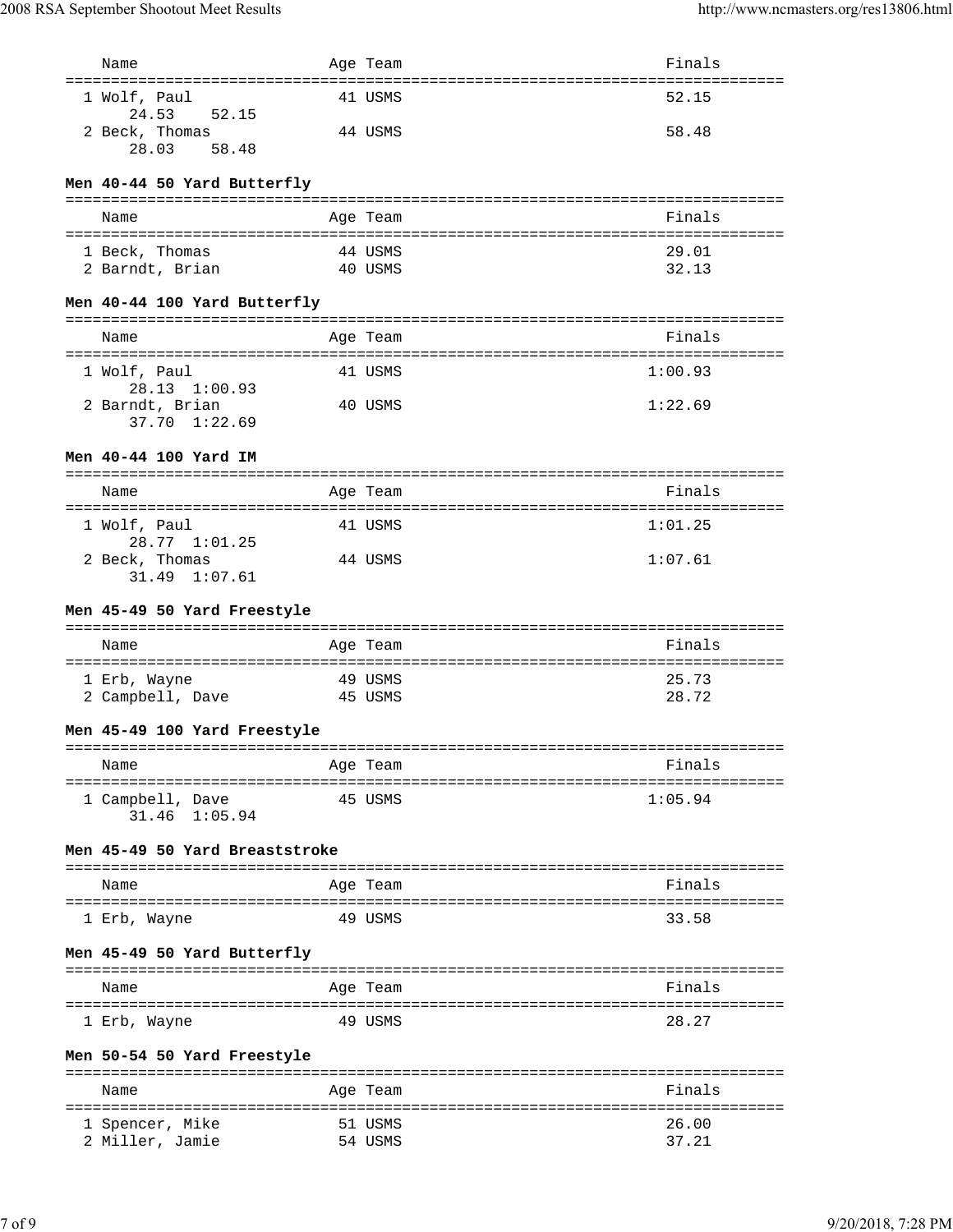| Men 50-54 50 Yard Breaststroke                                                 |                                        |                    |  |                                                     |                                  |  |
|--------------------------------------------------------------------------------|----------------------------------------|--------------------|--|-----------------------------------------------------|----------------------------------|--|
| Name                                                                           |                                        | Age Team           |  |                                                     | Finals                           |  |
| 1 Miller, Jamie                                                                |                                        | 54 USMS            |  |                                                     | 47.67                            |  |
| Men 50-54 100 Yard Breaststroke                                                |                                        |                    |  |                                                     |                                  |  |
| Name                                                                           |                                        | Age Team           |  |                                                     | Finals                           |  |
| 1 Miller, Jamie<br>$50.02 \quad 1:49.84$                                       |                                        | 54 USMS            |  |                                                     | 1:49.84                          |  |
| Men 50-54 50 Yard Butterfly                                                    |                                        |                    |  |                                                     |                                  |  |
| Name                                                                           |                                        | Age Team           |  |                                                     | Finals                           |  |
| 1 Spencer, Mike<br>2 Miller, Jamie                                             |                                        | 51 USMS<br>54 USMS |  |                                                     | 27.21<br>40.90                   |  |
| Men 50-54 100 Yard IM                                                          |                                        |                    |  | ---------------------------                         |                                  |  |
| Name                                                                           |                                        | Age Team           |  |                                                     | Finals                           |  |
| 1 Spencer, Mike<br>30.97 1:06.10                                               |                                        | 51 USMS            |  |                                                     | 1:06.10                          |  |
| Men 65-69 100 Yard Breaststroke                                                |                                        |                    |  |                                                     |                                  |  |
| Name                                                                           |                                        | Age Team           |  |                                                     | Finals                           |  |
| 1 Fletcher, Doug<br>42.34 1:30.71                                              |                                        | 66 USMS            |  |                                                     | 1:30.71                          |  |
| Men 65-69 100 Yard IM                                                          |                                        |                    |  |                                                     |                                  |  |
| Name                                                                           |                                        | Age Team           |  |                                                     | Finals                           |  |
| -----------------------<br>1 Fletcher, Doug<br>1:35.01<br>48.08                | --------------                         | 66 USMS            |  |                                                     | =================<br>1:35.01     |  |
| Women 18+ 200 Yard Freestyle Relay                                             |                                        |                    |  |                                                     |                                  |  |
| Team                                                                           |                                        |                    |  |                                                     | Finals                           |  |
| 2 US Masters Swimmers                                                          | ' A'                                   |                    |  |                                                     | 1:57.02                          |  |
| 1) Yasukochi, Emily W31<br>3) Hogan, Patricia W39                              |                                        |                    |  | 2) Wilhelm, Sarah W30<br>4) Greenfield, Jessica W40 |                                  |  |
| Women 25+ 200 Yard Medley Relay                                                |                                        |                    |  |                                                     |                                  |  |
| Team                                                                           |                                        |                    |  |                                                     | Finals                           |  |
| 1 US Masters Swimmers<br>1) Greenfield, Jessica W40<br>3) Yasukochi, Emily W31 | י A י<br>33.10 1:11.33 1:43.89 2:13.95 |                    |  | 2) Wilhelm, Sarah W30<br>4) Hogan, Patricia W39     | :====================<br>2:13.95 |  |
| Mixed 18+ 200 Yard Freestyle Relay                                             |                                        |                    |  |                                                     |                                  |  |
| Team                                                                           |                                        |                    |  |                                                     | Finals                           |  |
| 1 US Masters Swimmers<br>1) Strider, Stephanie W20<br>3) Campbell, Dave M45    | $'$ B $'$                              |                    |  | 2) Tuggle, Bethany W20<br>4) Parr, Derek M34        | 1:55.23                          |  |